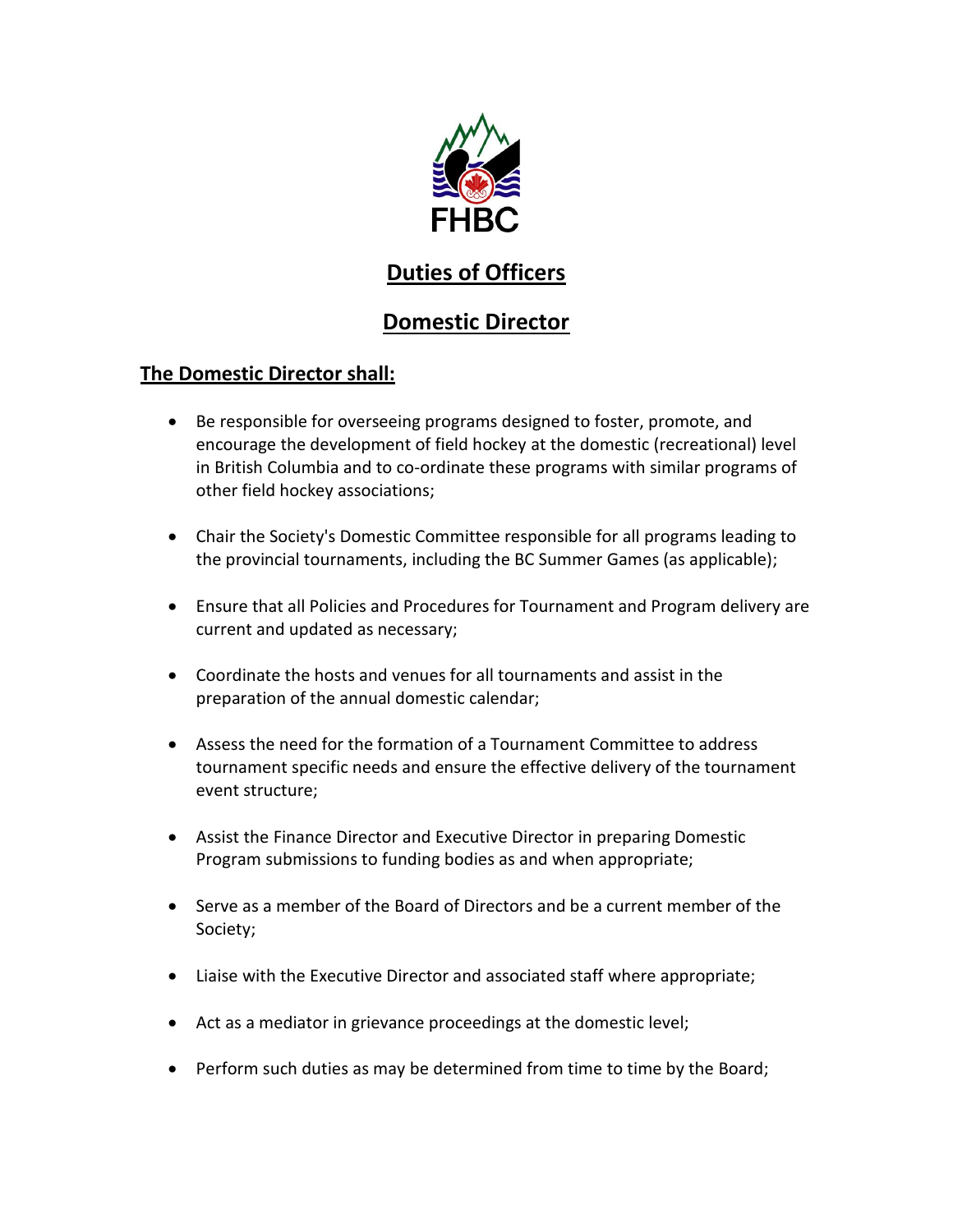- Assist the President in the duties of his/her office.
- Act as a chairman of, and appoint Society members to, the Awards Committee.

## **Standing Committees**

### **Domestic Committee**

#### Responsibilities:

- Consider the needs of the Regions in determining the program requirements for the coming season;
- Actively pursue means to increase the membership at the domestic level;
- Receive and evaluate the results of the domestic tournaments for the past year, and make recommendations for change if needed;
- Determine appropriate dates and sites for tournaments;
- Receive the reports from the tournament chair;
- Promote the concept of hockey as a life-long sport either as a player, worker or social member;

### Membership:

 Domestic Director (Chair), Umpiring Director, Coaching Director, plus others in accordance with the general policies listed above.

## **Awards Committee**

Responsibilities:

- Review all current awards annually to see that they are meeting the needs of the Society.
- Solicit nominations for the following FHBC awards for presentation at the Annual Awards Dinner:
	- o Barbara Schrodt and Men's Contribution Awards